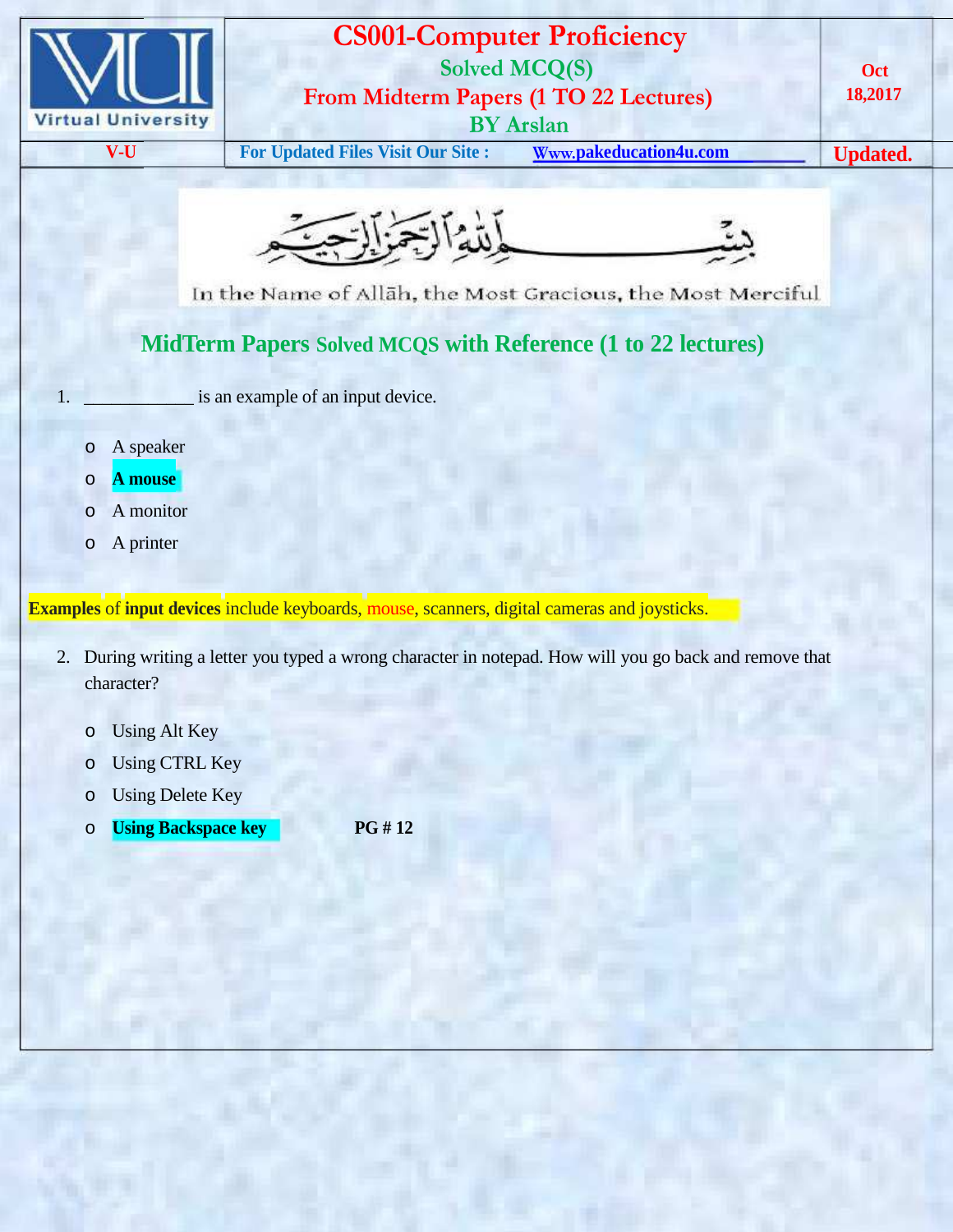- 3. A program that can copy itself and infect a computer without the permission or knowledge of the owner/user of that computer is called
	- o Task Manager
	- o **Virus**
	- o Control Panel
	- o Anti Virus
- 4. What are the two broad categories of software?
	- o MS Word and Spreadsheet
	- o Windows and Mac
	- o Microsoft and Apple
	- o **System and Application PG # 23**

- 5. Which of the following is not a storage device?
	- o DVD
	- o Hard Disk
	- o Floppy Disk
	- o **Mouse**

### Mouse is an input device it not storage device.

- 6. Computers designed for mobile use are called
	- o Personal computers
	- o Super computers
	- o Mainframe computers
	- o **Portable computers PG # 8**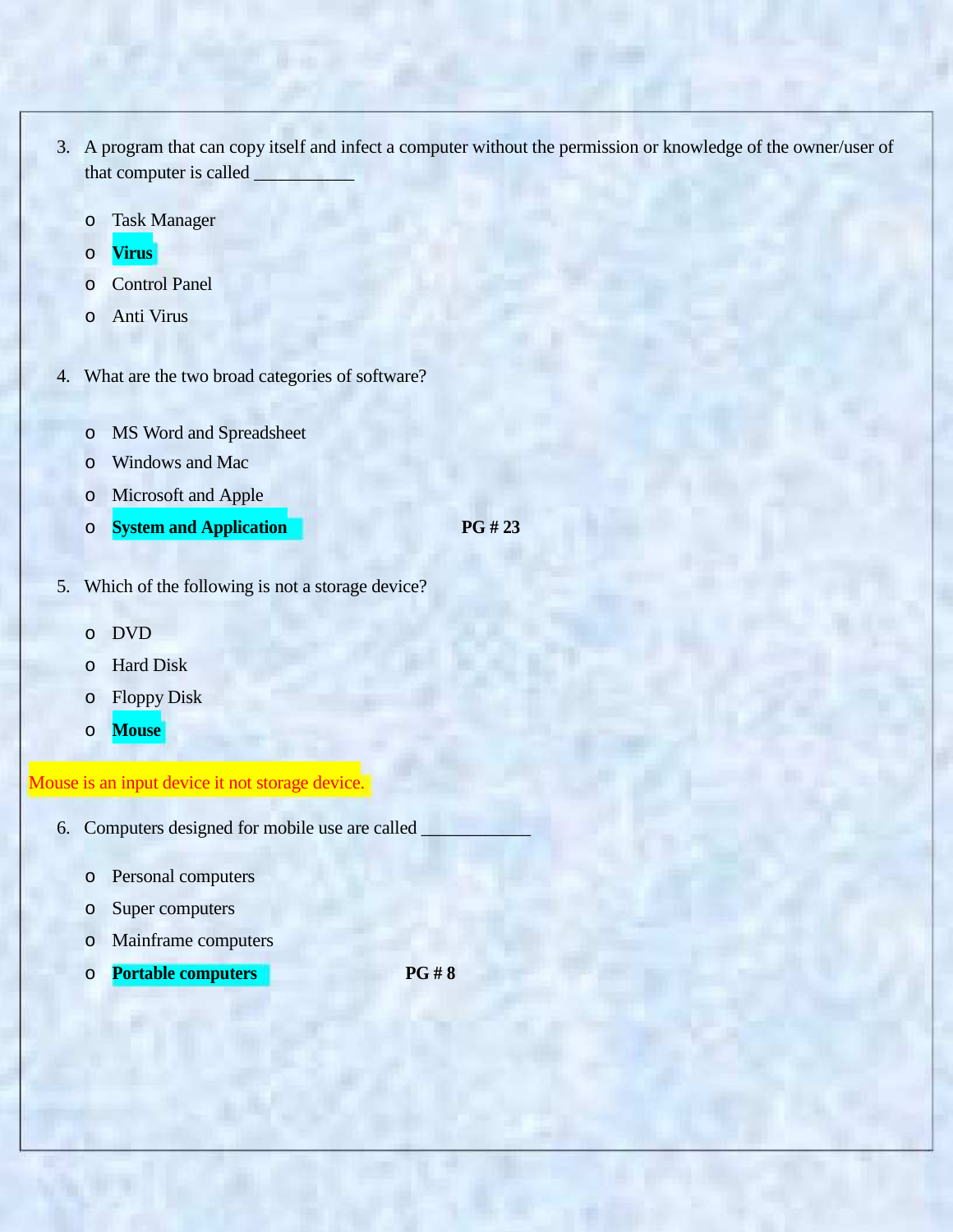| $\tau$ |         | , when pressed with other keys, perform special operations.                                                                                                                                                                             |
|--------|---------|-----------------------------------------------------------------------------------------------------------------------------------------------------------------------------------------------------------------------------------------|
|        | $\circ$ | Backspace key                                                                                                                                                                                                                           |
|        | $\circ$ | <b>Ctrl key</b><br>PG#10                                                                                                                                                                                                                |
|        | $\circ$ | Enter key                                                                                                                                                                                                                               |
|        | $\circ$ | Arrow keys                                                                                                                                                                                                                              |
|        |         | Shift, Alt and Control(ctrl) keys are special keys and when pressed with other keys, perform special operations. For<br>example, ctrl+c will copy the selected file or text, shift+ character key will print that character in capital. |

- 8. To go to next line in the document, you need to press \_
- o **Enter key PG # 11**

- o Backspace key
- o Alt key
- o Scroll key

9. Key used to generate space between two characters is called

o **Space key PG # 11**

- o Enter key
- o Tab key
- o Backspace key

10. Keys used to navigate the cursor in different directions are called

o **Arrow keys PG # 11**

- o Functional keys
- o Toggle keys
- o Character keys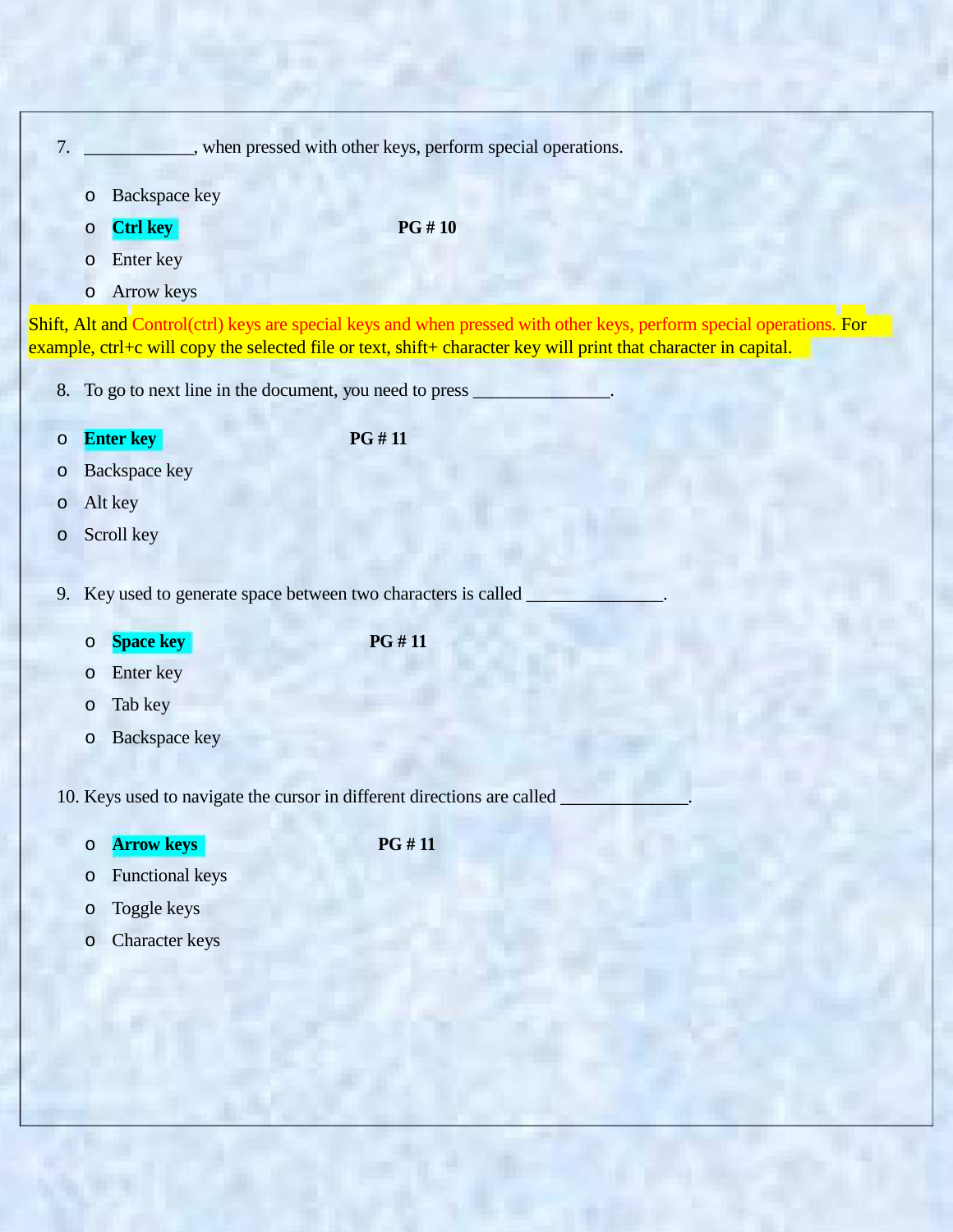|                    | 11. Physical elements of computer are called |                                                                                                                  |
|--------------------|----------------------------------------------|------------------------------------------------------------------------------------------------------------------|
|                    |                                              |                                                                                                                  |
| $\circ$            | Shareware                                    |                                                                                                                  |
| $\circ$            | Software                                     |                                                                                                                  |
| $\circ$            | <b>Hardware</b>                              | PG # 21                                                                                                          |
| $\circ$            | Freeware                                     |                                                                                                                  |
|                    |                                              | Hardware refers to the physical elements of a computer. Examples of hardware in a computer are the keyboard, the |
|                    | monitor, the mouse and the processing unit   |                                                                                                                  |
|                    | 12. To move an icon on desktop, we have to   |                                                                                                                  |
|                    |                                              |                                                                                                                  |
| $\circ$            | Double click it first                        |                                                                                                                  |
| $\circ$            | <b>Select it first</b>                       | PG#33                                                                                                            |
| $\circ$            | Select "arrange icons by" option             |                                                                                                                  |
| $\circ$            | Refresh desktop first                        |                                                                                                                  |
|                    | 13. Windows is software developed by         |                                                                                                                  |
|                    |                                              |                                                                                                                  |
| $\circ$            | Sun                                          |                                                                                                                  |
| $\circ$            | Apple                                        |                                                                                                                  |
| $\circ$            | Dell                                         |                                                                                                                  |
| $\circ$            | <b>Microsoft</b>                             | PG #29                                                                                                           |
|                    |                                              | Window is software developed by Microsoft which is usually called Microsoft windows. Window has different        |
|                    |                                              | versions like window 95, window NT, window 2000, window XP window 7,8, 10 etc.                                   |
| 14.                |                                              | resides at the bottom of the window.                                                                             |
|                    |                                              |                                                                                                                  |
| $\circ$            | <b>Status bar</b>                            | PG #30                                                                                                           |
| $\circ$<br>$\circ$ | Menu bar<br>Standard bar                     |                                                                                                                  |
| $\circ$            | Title bar                                    |                                                                                                                  |
|                    |                                              |                                                                                                                  |
|                    |                                              | Status bar: It resides at the bottom of the window. It provides some information related to that window.         |
|                    |                                              |                                                                                                                  |
|                    |                                              |                                                                                                                  |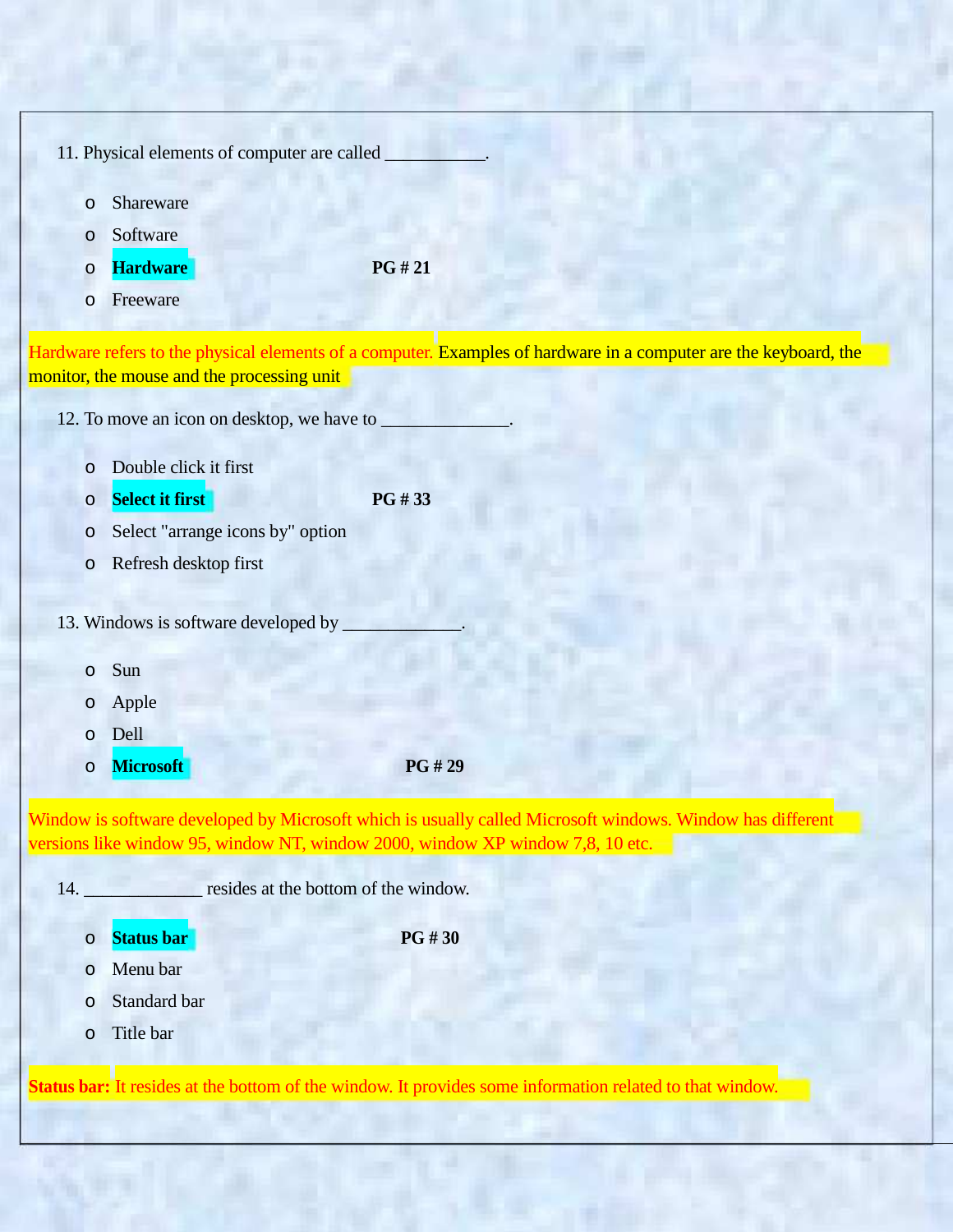|         | 15. The area you will see after the computer starts is called                                          |
|---------|--------------------------------------------------------------------------------------------------------|
| $\circ$ | Window                                                                                                 |
| $\circ$ | PG #29<br><b>Desktop</b>                                                                               |
| $\circ$ | Icons                                                                                                  |
| $\circ$ | Monitor                                                                                                |
|         | The area you will see on the <i>monitor screen</i> , after computer a start is called <i>desktop</i> . |
|         | 16. Desktop Icon is a link to                                                                          |
|         |                                                                                                        |
| $\circ$ | Hardware                                                                                               |
| $\circ$ | <b>Application</b>                                                                                     |
| $\circ$ | Storage                                                                                                |
| $\circ$ | <b>Input/output Devices</b>                                                                            |
|         | 17. Taking backup of data means                                                                        |
|         |                                                                                                        |
| $\circ$ | Copying the data on some primary storage device                                                        |
| $\circ$ | Copying the data to modify it                                                                          |
| $\circ$ | Copying the data on some secondary storage device<br>PG # 27                                           |
| $\circ$ | Copying the data to apply password on it                                                               |
|         |                                                                                                        |
|         | 18. Start button resides at the left side of the                                                       |
| $\circ$ | Menu bar                                                                                               |
| $\circ$ | Tool bar                                                                                               |
| $\circ$ | Status bar                                                                                             |
| $\circ$ | PG # 29<br><b>Task bar</b>                                                                             |
|         |                                                                                                        |
|         |                                                                                                        |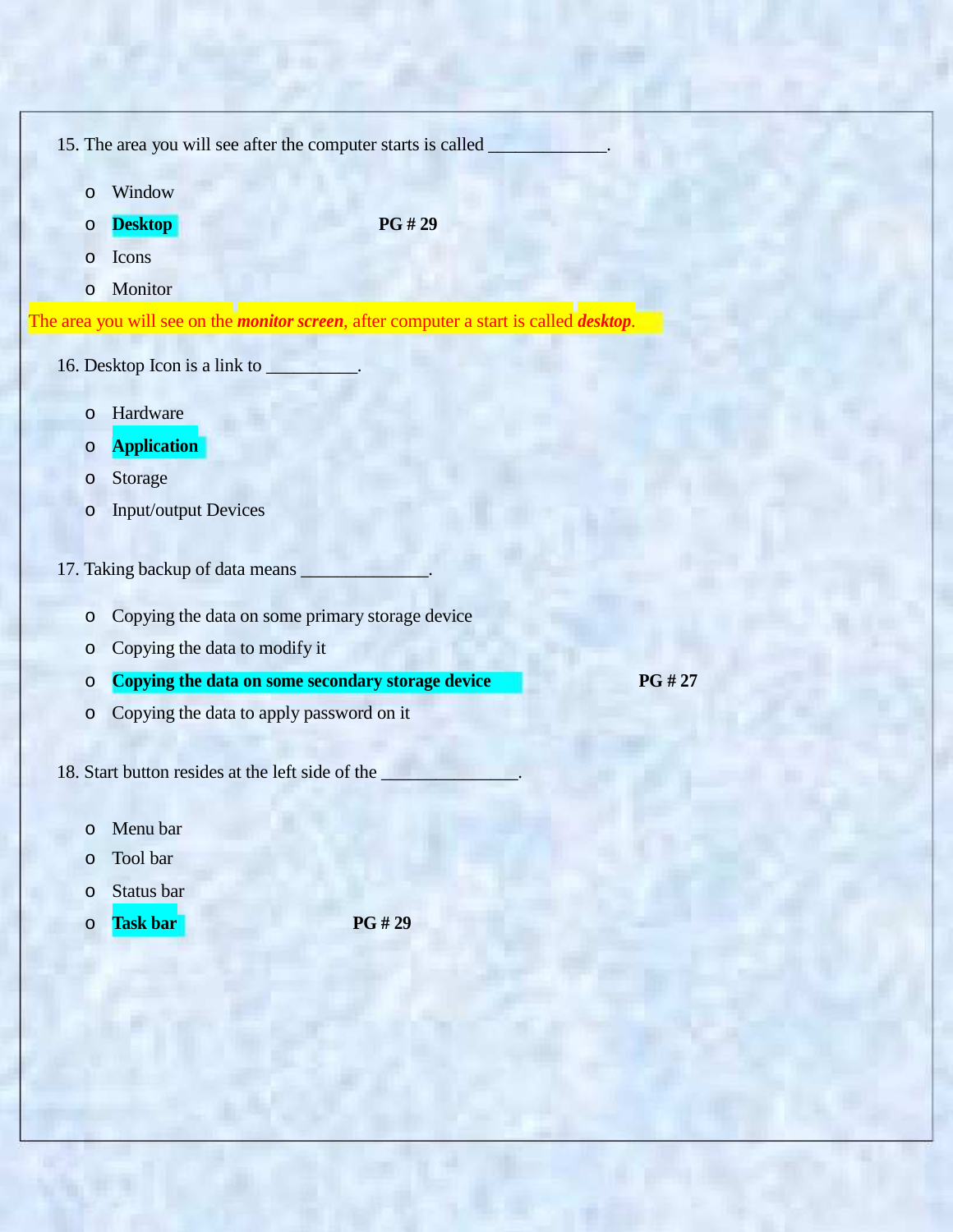|     |         | 19. Scroll bars are used to see the                                                                                                                                                                                                                                                       |
|-----|---------|-------------------------------------------------------------------------------------------------------------------------------------------------------------------------------------------------------------------------------------------------------------------------------------------|
|     | $\circ$ | Properties of the window                                                                                                                                                                                                                                                                  |
|     | $\circ$ | Version of the window                                                                                                                                                                                                                                                                     |
|     | O       | <b>Content of the window</b><br>PG #34                                                                                                                                                                                                                                                    |
|     | $\circ$ | Panels of the window                                                                                                                                                                                                                                                                      |
|     |         |                                                                                                                                                                                                                                                                                           |
|     |         | With the help of scroll bars, we can see the content of window, which wasn't visible before. There are two kinds of<br>scroll bars in window.<br>1- Vertical scroll bar to scroll the window in up and down direction.<br>2- Horizontal scroll bar to scroll it left and right direction. |
|     |         | 20. Floppy drive is a (an)                                                                                                                                                                                                                                                                |
|     | $\circ$ | <b>Mass storage device</b><br><b>PG#7</b>                                                                                                                                                                                                                                                 |
|     | O       | Output device                                                                                                                                                                                                                                                                             |
|     | $\circ$ | Processing device                                                                                                                                                                                                                                                                         |
|     | $\circ$ | Primary storage device                                                                                                                                                                                                                                                                    |
| 21. |         | when pressed with other keys, it perform special operations.                                                                                                                                                                                                                              |
|     | $\circ$ | <b>Shift key</b><br><b>PG#10</b>                                                                                                                                                                                                                                                          |
|     | $\circ$ | <b>Arrow</b> keys                                                                                                                                                                                                                                                                         |
|     | $\circ$ | Enter key                                                                                                                                                                                                                                                                                 |
|     | $\circ$ | Backspace key                                                                                                                                                                                                                                                                             |
|     |         |                                                                                                                                                                                                                                                                                           |

Shift, Alt and Control(ctrl) keys are special keys and when pressed with other keys, perform special operations. For example ctrl+c will copy the selected file or text, shift+ character key will print that character in capital.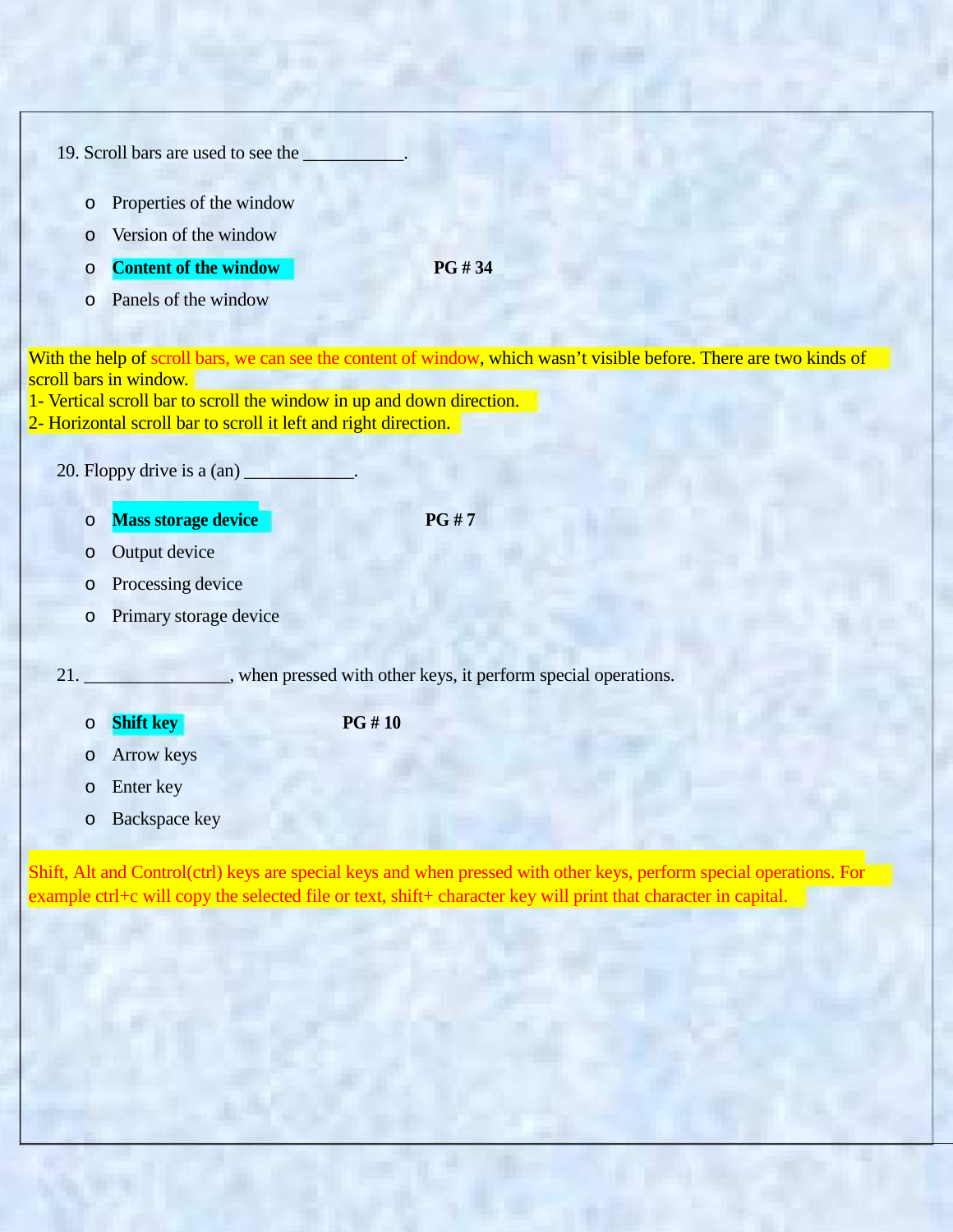22. Caps lock, num lock and scroll lock keys are called

o **Toggle keys PG # 11**

- o Application keys
- o Arrow keys
- o Functional keys

Caps lock, Num lock and Scroll lock keys are toggle keys. At the top right corner, there are three small lights to show the status of these locks. When pressed one, corresponding light is turned on.

23. Every key in keyboard sends \_\_\_\_\_\_\_ when it is pressed.

- o **Unique information to computer PG # 10**
- o Encoded information to computer
- o Alphabetic information to computer
- o Numeric information to computer
- 24. Computer takes input and produces output after \_\_\_\_\_\_\_\_\_\_ the given input.
	- o Execution
	- o Correction
	- o **Processing PG # 6**
	- o Saving

- Computer is a machine that process thousands of instructions in less than a second and produces outputs as instructed or programmed.
	- 25. Fastest computers are called \_\_\_\_\_\_\_\_\_\_\_\_\_\_.
		- o Personal computers
		- o **Super computers PG # 8**
		- o Portable computers
		- o Mini computers

**Super Computers** Are the fastest computers, and because of their speed and memory, are capable of performing operations that would not be practical for PCs or mainframes.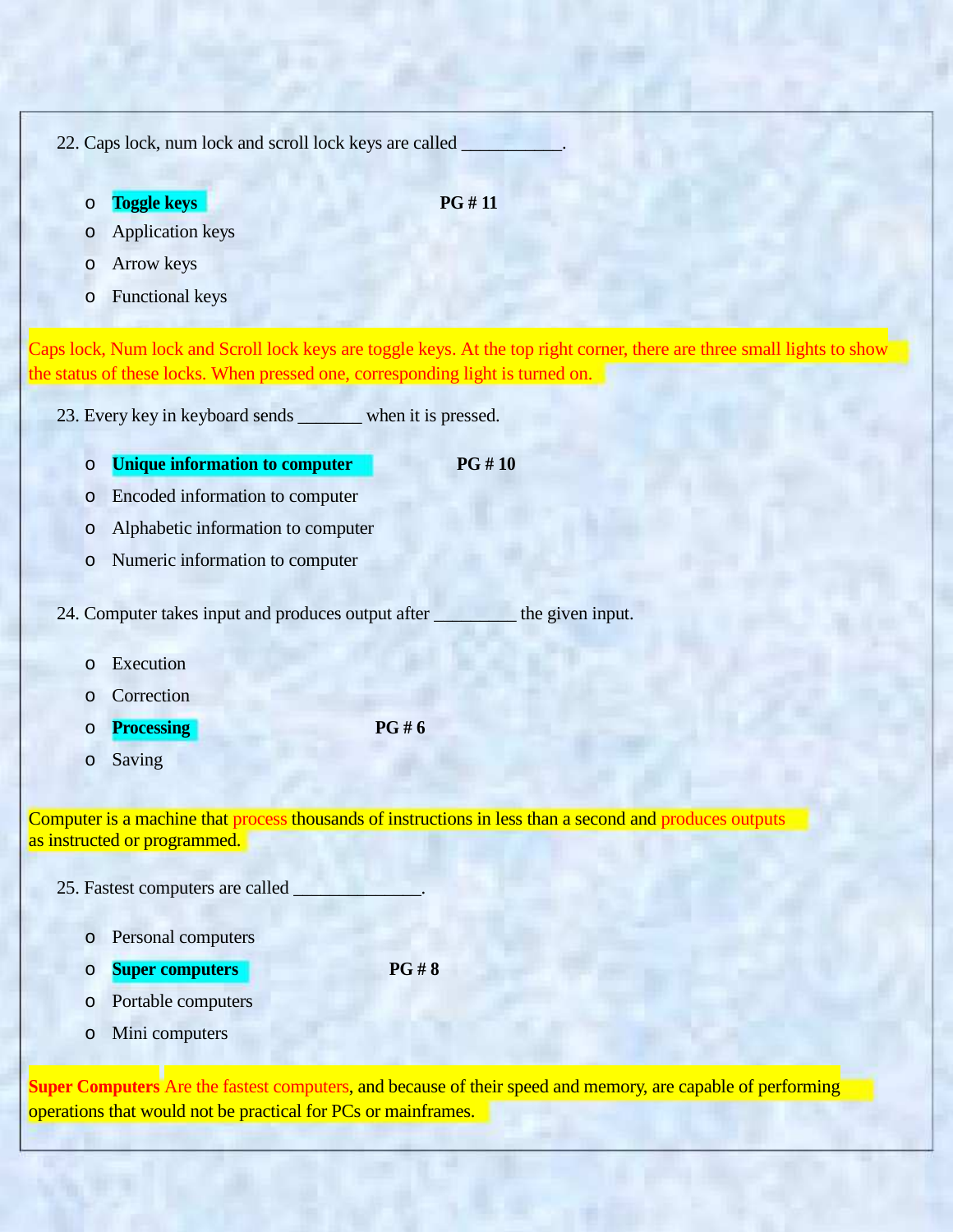26. To arrange icons on the desktop o Right click on the desktop and select "refresh" option o Right click on some desktop icon and select "arrange icons by" option o Select all desktop icons and select "arrange icons by" option o **Right click on the desktop and select "arrange icons by" option PG # 33** 27. Taskbar shows the o Completed tasks o **Tasks being carried out in computer PG # 29** o History of tasks o Summary of tasks being carried out *Taskbar* is the bar at the bottom area of desktop (monitor screen). Icons of our tasks and software being used will appear here. It is called taskbar because it shows the tasks being carried out in computer. 28. System clock exists in o **System tray PG # 29** o Status tray o Standard tray o Task Bar 29. Data is saved in form of o Folders o Content o Icons o **Files PG # 34**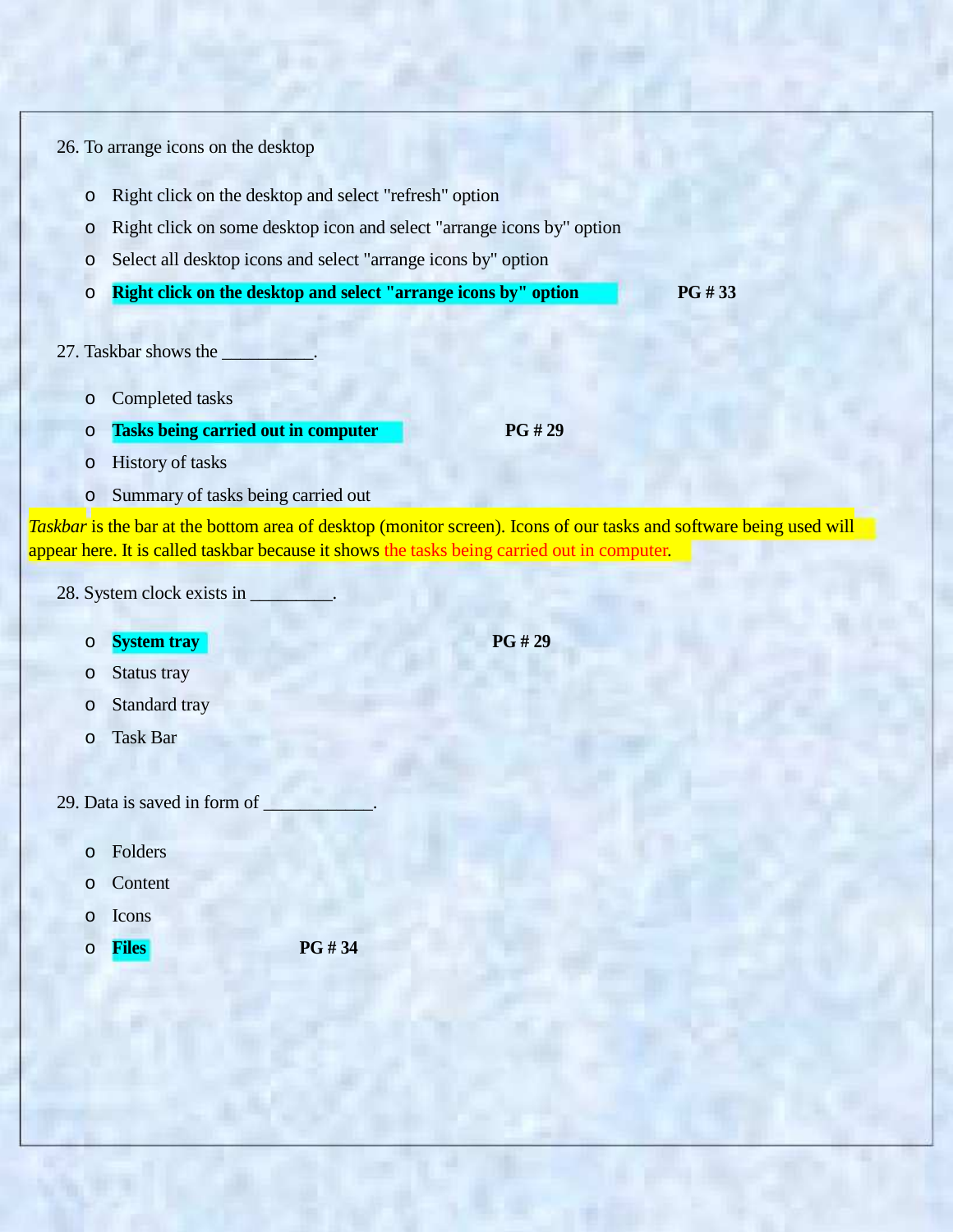| 30. We can not change the order of icons at desktop if |              |  |  |  |
|--------------------------------------------------------|--------------|--|--|--|
| o Properties option is selected                        |              |  |  |  |
| Auto grid option is selected<br>$\circ$                |              |  |  |  |
| <b>Auto arrange option is selected</b><br>$\circ$      | <b>PG#33</b> |  |  |  |
| Icons are already arranged                             |              |  |  |  |

If auto arrange option is selected for desktop icons, we can not change icon's location. If icon is moved, it will go back to its place.

31. The main components of the computer, communicates with each other with the help of \_

### o **System bus**

- o Memory
- o Keyboard
- o Monitor

32. Computer takes data as

- o Software
- o Storage
- o Output
- o **Input PG # 6**

Computer is an electronic device that takes data, instructions and information as input and produce output (information) after processing it.

33. Which of the following is not the advantage of computer?

- o Efficiency
- o Reliability
- o **Safety PG # 8**
- o Fast results

Advantage of computer: Efficiency, Reliability, Storage, Fast results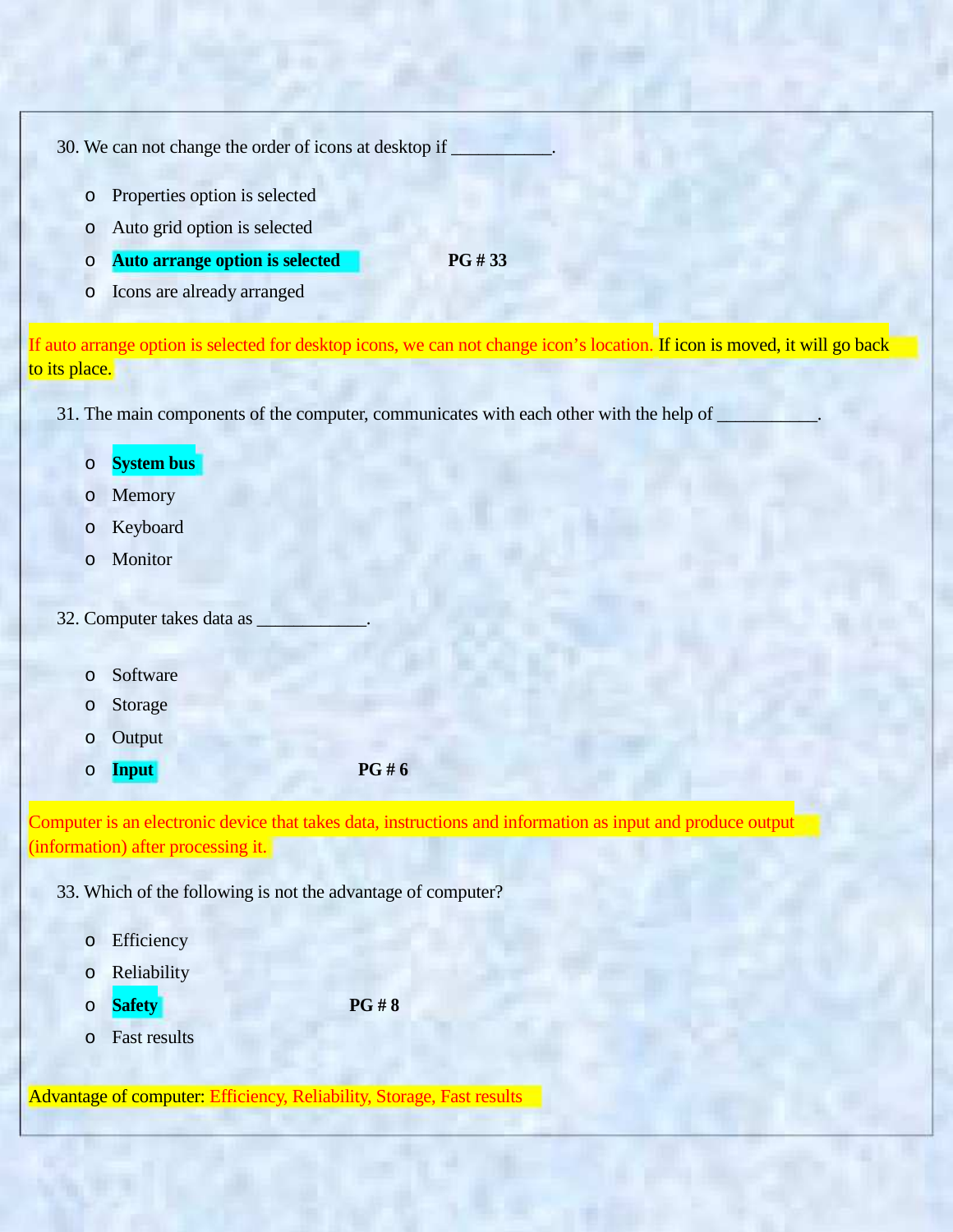|         | 34. Storage is also referred as _                                |               |  |
|---------|------------------------------------------------------------------|---------------|--|
| $\circ$ | Data                                                             |               |  |
| $\circ$ | Instructions                                                     |               |  |
| $\circ$ | Files                                                            |               |  |
| $\circ$ | <b>Memory</b>                                                    | <b>PG#7</b>   |  |
|         | 35. Key used to exit from certain type of applications is called |               |  |
| $\circ$ | Space key                                                        |               |  |
| $\circ$ | <b>Escape key</b>                                                | PG #10 and 11 |  |
| $\circ$ | Enter key                                                        |               |  |
| $\circ$ | Backspace key                                                    |               |  |
|         | 36. Which of the following is non-typing key?                    |               |  |
| $\circ$ | Tab key                                                          |               |  |
| $\circ$ | Enter key                                                        |               |  |
| $\circ$ | Space key                                                        |               |  |
| $\circ$ | <b>Shift key</b>                                                 | PG #12        |  |
|         |                                                                  |               |  |

Alt, Ctrl and shift keys are non-typing keys. They don't print anything when pressed. These when pressed with other keys, modify the usual operation of that key. For example  $Alt + F4$  close the active window.

37. Three small lights at the keyboard shows the on/off status for

## o **Toggle keys PG # 11**

- o Special keys
- o Functional keys
- o Arrow keys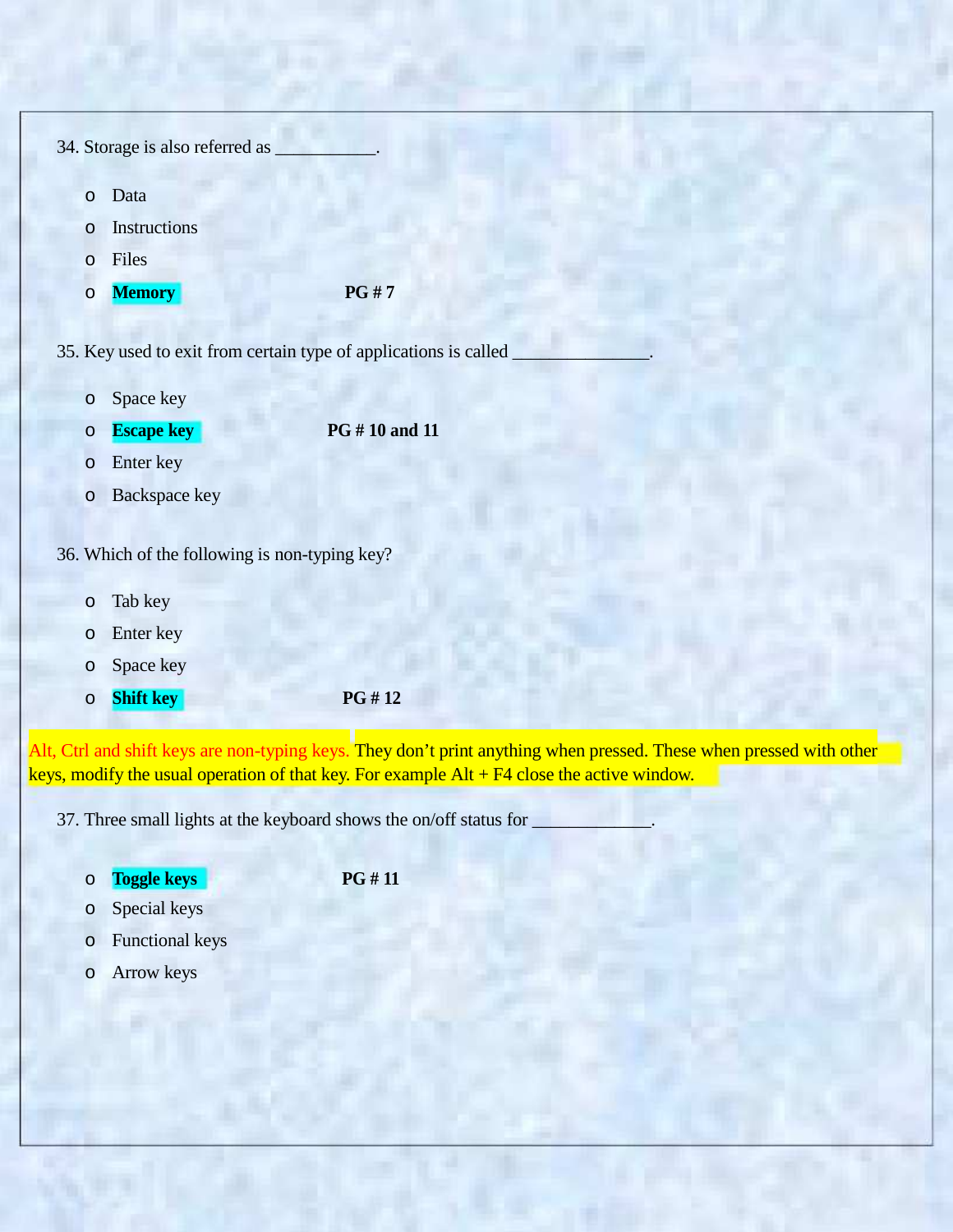|         | 38. We can resize a window by                                   |                                                                                                                      |  |
|---------|-----------------------------------------------------------------|----------------------------------------------------------------------------------------------------------------------|--|
| $\circ$ | Single clicking on window                                       |                                                                                                                      |  |
| O       | Double clicking on window                                       |                                                                                                                      |  |
| $\circ$ | Pressing F5                                                     |                                                                                                                      |  |
| $\circ$ | Dragging the edges of window with mouse                         | PG #34                                                                                                               |  |
|         |                                                                 |                                                                                                                      |  |
|         |                                                                 | To resize a window, select window's bottom right edge and drag inside or outside without releasing the mouse. We can |  |
|         | resize a window by dragging any of its edge with mouse pointer. |                                                                                                                      |  |
|         | 39. Menu bar resides below the                                  |                                                                                                                      |  |
|         | Standard bar                                                    |                                                                                                                      |  |
| O       |                                                                 |                                                                                                                      |  |
| $\circ$ | Status bar                                                      |                                                                                                                      |  |
| $\circ$ | Tool bar                                                        |                                                                                                                      |  |
| $\circ$ | <b>Title bar</b>                                                | <b>PG#30</b>                                                                                                         |  |
|         | 40. List of folders and files is called                         |                                                                                                                      |  |
|         |                                                                 |                                                                                                                      |  |
| $\circ$ | <b>File and folder tree</b>                                     | PG #35                                                                                                               |  |
| $\circ$ | File and folder browser                                         |                                                                                                                      |  |
| $\circ$ | File and folder navigator                                       |                                                                                                                      |  |
| $\circ$ | File and folder panel                                           |                                                                                                                      |  |

- 41. Desktop can't be seen when \_
	- o Windows is minimized
	- o Clicking on the Start button
	- o **Windows is maximized PG # 30**
	- o Clicking on My computer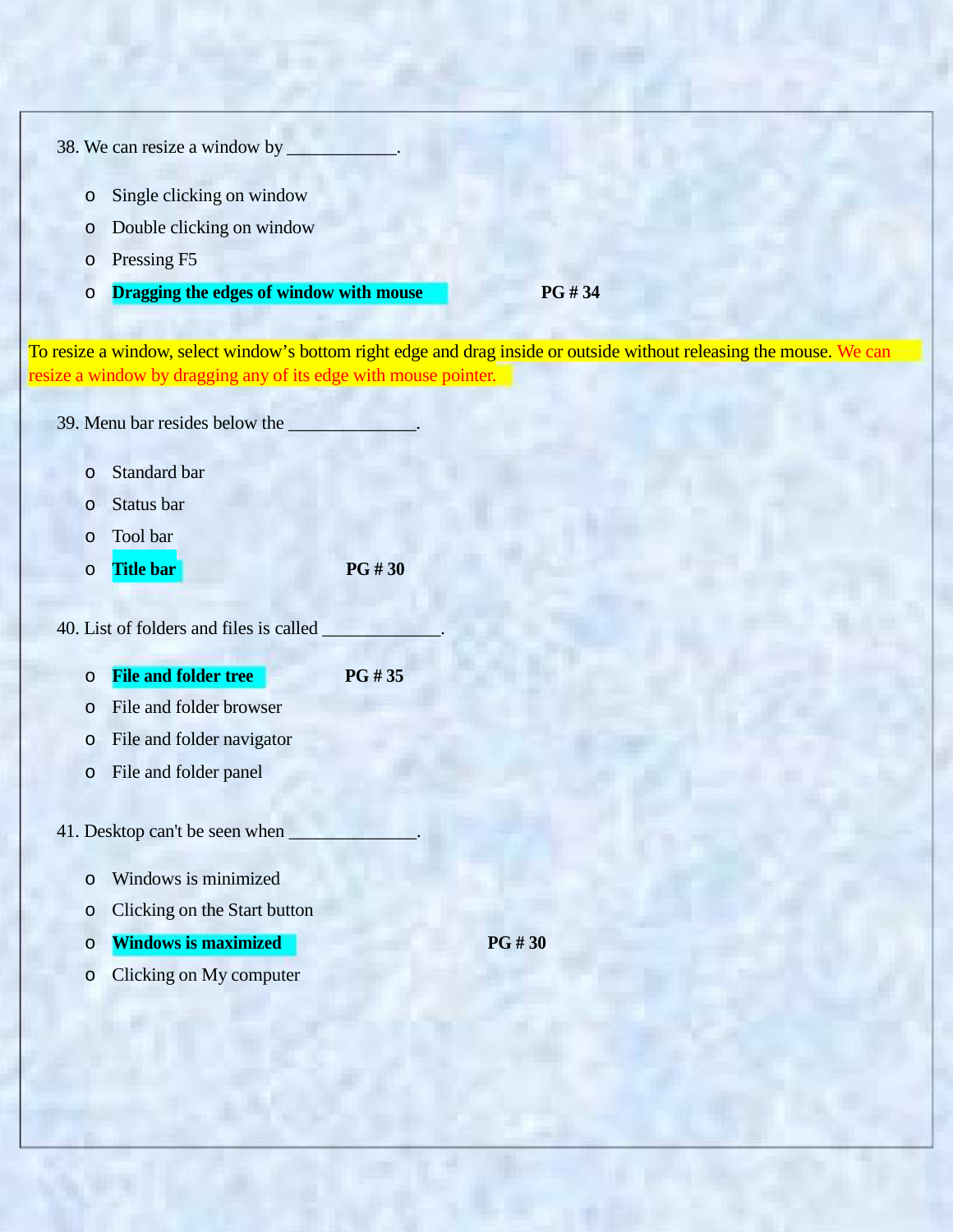|         | 42. The blinking symbol on the computer screen is called |                                                                     |       |
|---------|----------------------------------------------------------|---------------------------------------------------------------------|-------|
| $\circ$ | Mouse                                                    |                                                                     |       |
| $\circ$ | Logo                                                     |                                                                     |       |
| $\circ$ | Hand                                                     |                                                                     |       |
| $\circ$ | <b>Cursor</b>                                            | PG #48                                                              |       |
|         | 43. Which is the advanced form of text editor?           |                                                                     |       |
| $\circ$ | Notepad                                                  |                                                                     |       |
| $\circ$ | <b>EDpad</b>                                             |                                                                     |       |
| $\circ$ | <b>Phrase Processor</b>                                  |                                                                     |       |
| $\circ$ | <b>Word Processor</b>                                    | PG # 24                                                             |       |
|         |                                                          |                                                                     |       |
|         |                                                          | 44. A long bar line is blinking in the notepad. This line is called |       |
| $\circ$ | <b>Cursor</b>                                            | PG #51                                                              |       |
| $\circ$ | Long Bar                                                 |                                                                     |       |
| $\circ$ | Pad Pointer                                              |                                                                     |       |
| $\circ$ | Character setter                                         |                                                                     |       |
|         |                                                          |                                                                     |       |
|         | 45. RAM is a                                             |                                                                     |       |
| $\circ$ | <b>Volatile memory</b>                                   | PG #18                                                              |       |
| $\circ$ | Non-volatile memory                                      |                                                                     |       |
| $\circ$ | Read Only memory                                         |                                                                     |       |
| $\circ$ | Secondary memory                                         |                                                                     |       |
|         |                                                          |                                                                     |       |
|         |                                                          | 46. To go to the start of any Microsoft Word document, we press     | keys. |
| $\circ$ | $Ctrl + home$                                            | PG #12                                                              |       |
| $\circ$ | $Ctrl + end$                                             |                                                                     |       |
| $\circ$ | $Shift + Home$                                           |                                                                     |       |
| $\circ$ | $Shift + End$                                            |                                                                     |       |
|         |                                                          |                                                                     |       |

it,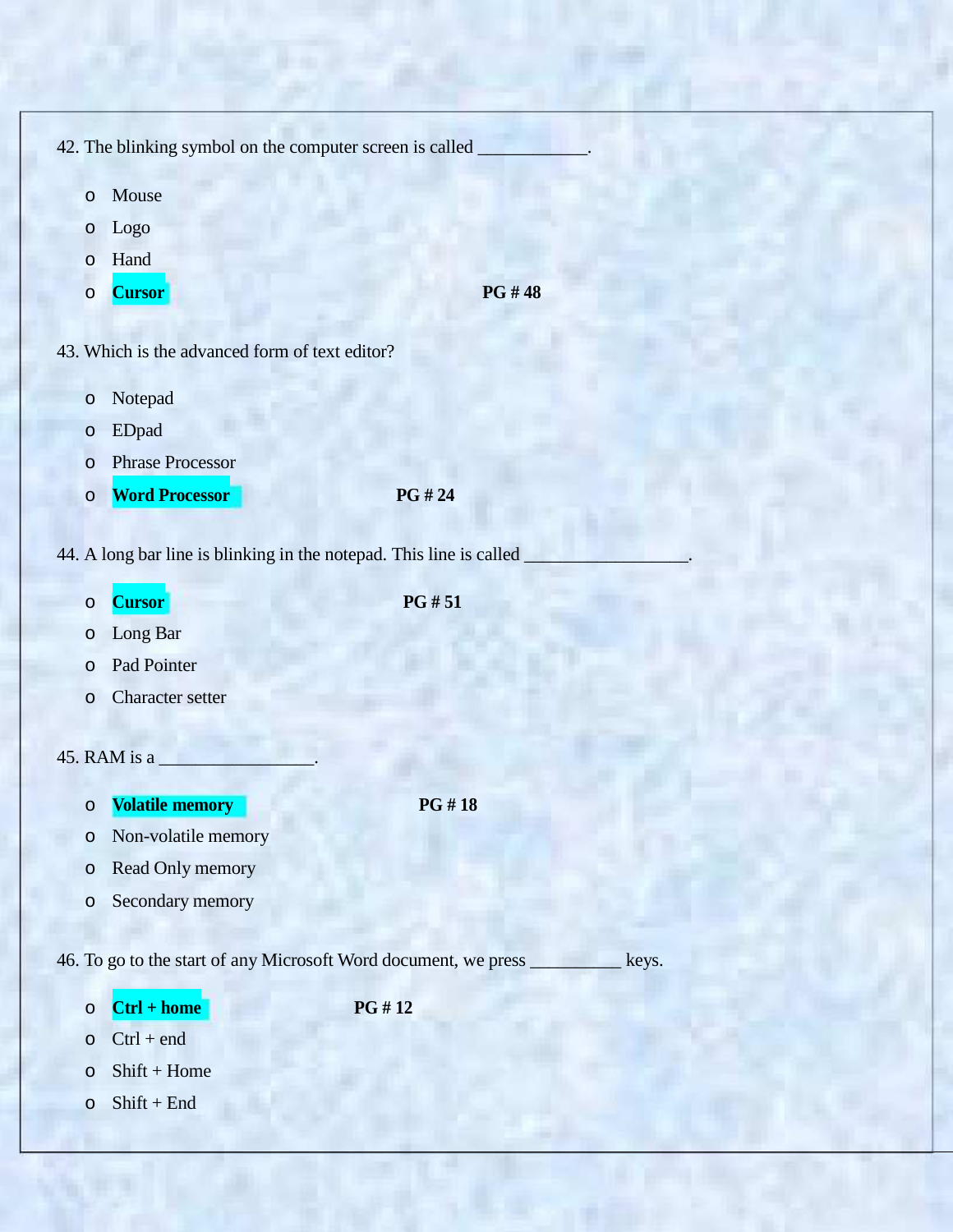|         | 47. Keyboard is used to input |                                                                                         |  |
|---------|-------------------------------|-----------------------------------------------------------------------------------------|--|
|         | <b>Text</b><br>$\circ$        |                                                                                         |  |
|         | Images<br>$\circ$             |                                                                                         |  |
|         | Video<br>$\circ$              |                                                                                         |  |
|         | Sound<br>$\circ$              |                                                                                         |  |
|         |                               | 48. Key used to go to next page in a document is called                                 |  |
| $\circ$ | Insert key                    |                                                                                         |  |
| $\circ$ | Tab key                       |                                                                                         |  |
| $\circ$ | Page down key                 | PG #12                                                                                  |  |
| $\circ$ | Page up key                   |                                                                                         |  |
|         | 49. Tab key is a              |                                                                                         |  |
| $\circ$ | Non-typing key                |                                                                                         |  |
| $\circ$ | <b>Typing key</b>             | PG #12                                                                                  |  |
| $\circ$ | Toggle key                    |                                                                                         |  |
| $\circ$ | <b>Application key</b>        |                                                                                         |  |
|         |                               | Tab key is a typing key and used to put more than one space within characters or words. |  |
|         |                               | 50. Devices used to give data, instructions or information to computer are called       |  |
| $\circ$ | Output devices                |                                                                                         |  |
| $\circ$ | Storage devices               |                                                                                         |  |
|         | Processing devices            |                                                                                         |  |

o **Input devices PG # 6**

An input device is any peripheral (piece of computer hardware equipment) used to provide data and instruction to computer, for example keyboard and microphone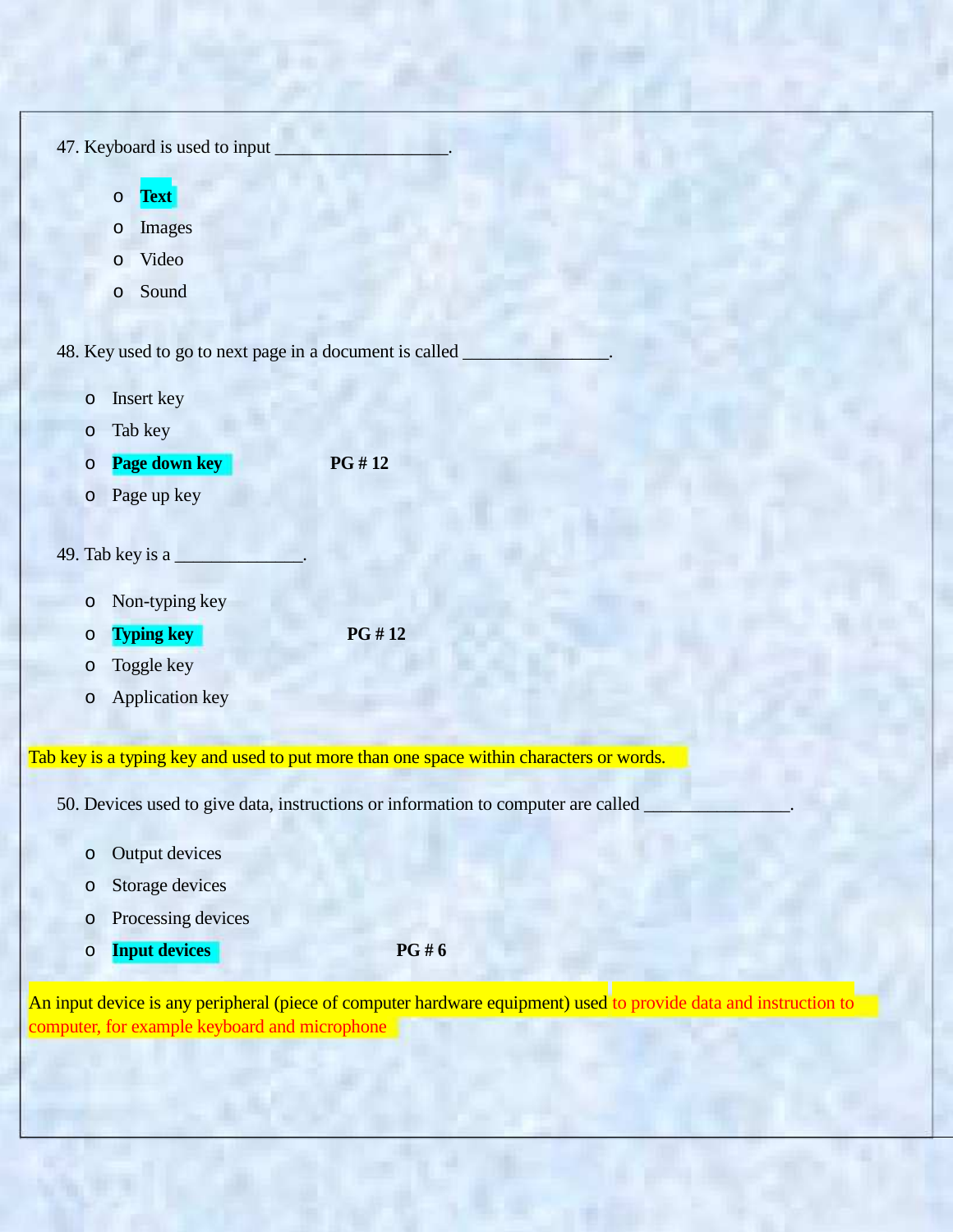|                  |         | 51. To view properties of a folder, we need to                                              |        |
|------------------|---------|---------------------------------------------------------------------------------------------|--------|
|                  |         |                                                                                             |        |
|                  | $\circ$ | Press <sub>F4</sub>                                                                         |        |
|                  | O       | <b>Right click on folder and select properties</b>                                          | PG #36 |
|                  | $\circ$ | Double click on folder                                                                      |        |
|                  | $\circ$ | Left click on folder and select properties                                                  |        |
|                  |         | To view the properties of a folder                                                          |        |
|                  |         | 1. Select the folder. Go to File menu and click on Properties. A new window call Properties |        |
| Panel will open. |         | 2. Right click on a folder. Go to Properties.                                               |        |
|                  |         |                                                                                             |        |
|                  |         | 52. Latest computers are example of                                                         |        |
|                  | $\circ$ | <b>Mechanical devices</b>                                                                   |        |
|                  | $\circ$ | <b>Electronic devices</b><br><b>PG#6</b>                                                    |        |
|                  | O       | Electromechanical devices                                                                   |        |
|                  | O       | <b>Electrical devices</b>                                                                   |        |
|                  |         |                                                                                             |        |
|                  |         | 53. To type characters "H", we use<br>key.                                                  |        |
|                  |         |                                                                                             |        |
|                  | $\circ$ | Num lock                                                                                    |        |
|                  | O       | Pause lock                                                                                  |        |
|                  | O       | <b>PG#11</b><br><b>Caps lock</b>                                                            |        |
|                  | O       | Scroll lock                                                                                 |        |
|                  |         | Characters become capital when the caps lock is on.                                         |        |
|                  |         | 54. Which of the following is primary storage?                                              |        |
|                  |         |                                                                                             |        |
|                  | $\circ$ | Hard disk                                                                                   |        |
|                  | $\circ$ | Floppy disk                                                                                 |        |
|                  | $\circ$ | <b>PG#18</b><br><b>RAM</b>                                                                  |        |
|                  | $\circ$ | Optical disk                                                                                |        |
|                  |         | <b>Types of primary storage</b>                                                             |        |

There are two types of primary storage devices 1- ROM 2- RAM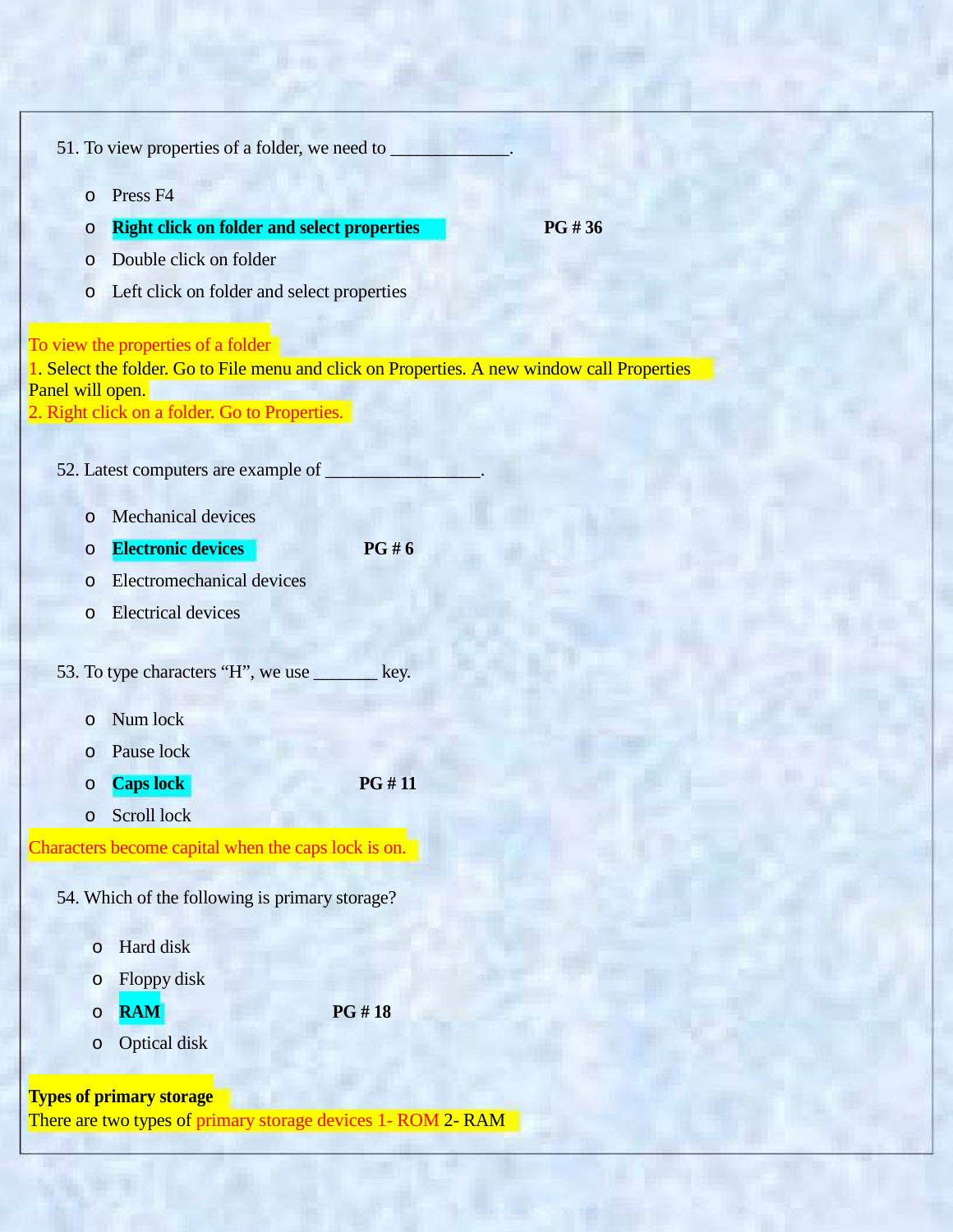55. Key used to generate particular number of spaces between two characters is called

- o Tab key
- o **Space key PG # 11**
- o Enter key
- o Backspace key

56. System try shows icon for the programs which

- o Needs data backup
- o **Run in the background PG # 29**
- o Consume more memory
- o Run in the foreground

System tray exist at the right side of the task bar, which may contains some icons like antivirus programs, firewall software etc. Icons in system tray represent programs which work in background.

57. Which of the following is secondary storage?

- o RAM
- o ROM
- o **Hard Disk PG # 19**
- o Cache

58. Suppose you have written your all text in notepad file then what task you will perform after this?

- o Open this file
- o **Save this file PG # 42**
- o Delete this file
- o Move this file